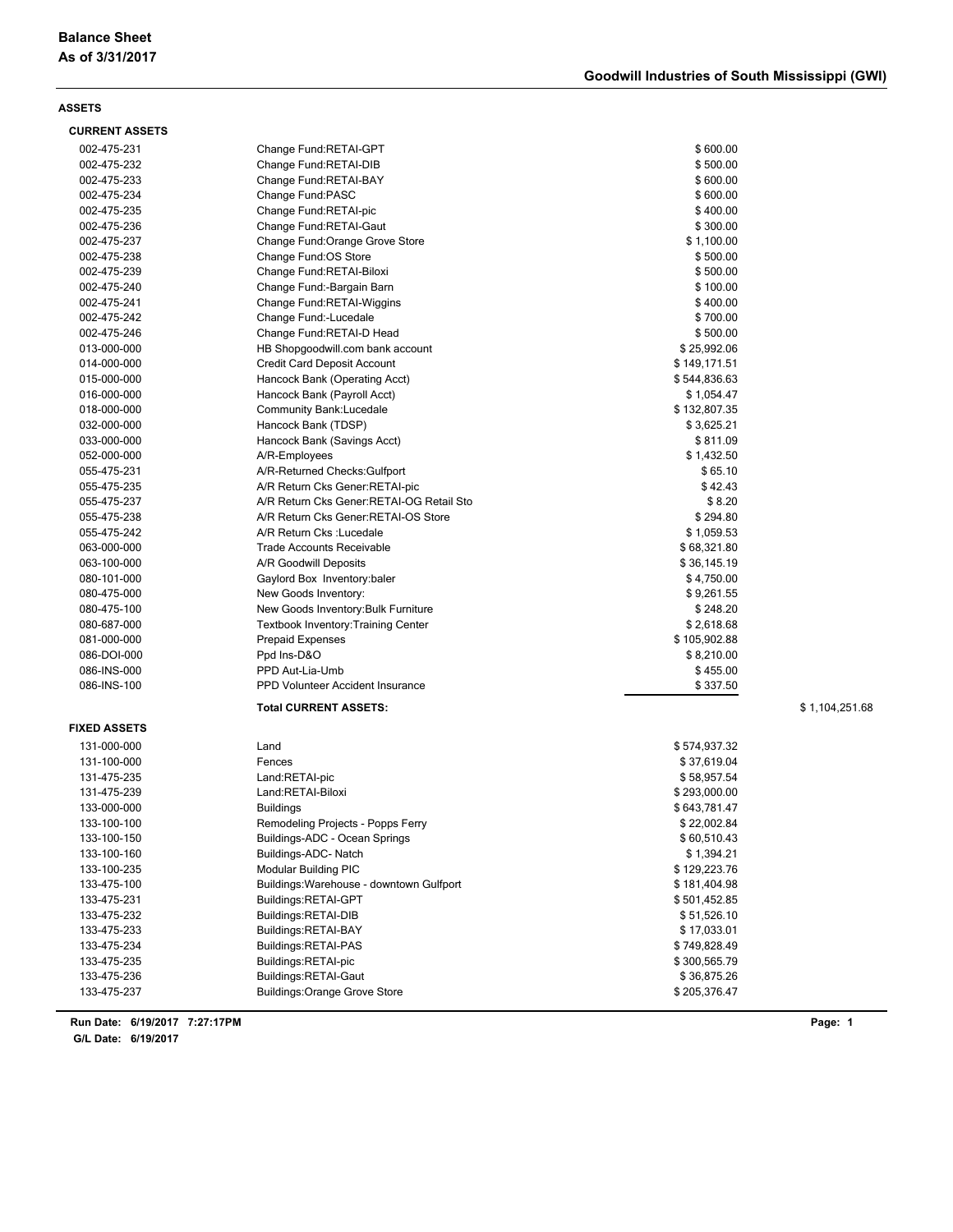## **Balance Sheet As of 3/31/2017**

| <b>FIXED ASSETS</b>        | (Continued)                                |                       |                |
|----------------------------|--------------------------------------------|-----------------------|----------------|
| 133-475-238                | Buildings: I-OS Store                      | \$22,885.52           |                |
| 133-475-239                | Buildings:RETAI-Biloxi                     | \$1,364,011.33        |                |
| 133-475-241                | Buildings:-Wiggins                         | \$10,586.98           |                |
| 133-475-242                | Buildings:-Lucedale                        | \$13,040.90           |                |
| 133-475-244                | Buildings:RETAI-ECommerce                  | \$3,269.31            |                |
| 133-475-246                | Buildings:RETAI-D Head                     | \$54,747.45           |                |
| 134-000-000                | <b>Autos and Trucks</b>                    | \$590,416.98          |                |
| 134-475-235                | Autos and Trucks: RETAI-pic                | \$19,356.73           |                |
| 135-000-000                | Machinery & Equipment                      | \$187,364.36          |                |
| 135-011-130                | Machinery & Equipmen: ADC's-Long Beach ADC | \$2,178.00            |                |
| 135-100-100                | Machinery & Equipment - Popps Ferry        | \$2,178.00            |                |
| 135-475-231                | Machinery & Equipmen:-GPT                  | \$4,183.00            |                |
| 135-475-237                | Machinery & Equipmen: OG Store             | \$29,491.56           |                |
| 135-475-238                | Machinery & Equipmen: RETAI-OS Store       | \$3,000.00            |                |
| 135-475-240                | Machinery & Equipmen: RETAI-Bargain        | \$3,957.46            |                |
| 135-475-246                | Machinery & Equipmen: RETAI-D Head         | \$3,407.14            |                |
| 135-688-000                | Machinery & Equipmen:H&O                   | \$1,442.57            |                |
| 136-000-000                | Office Equipment                           | \$94,657.54           |                |
| 136-475-231                | Office Equipment:-GPT Store                | \$8,607.60            |                |
| 136-475-237                | Office Equipment: Orange Grove Store       | \$1,358.90            |                |
| 137-000-000                | Store Equipment                            | \$46,046.13           |                |
| 137-475-231                | Store Equipment:RETAI-GPT                  | \$36,971.98           |                |
| 137-475-232                | Store Equipment:-DIB                       | \$26,753.33           |                |
| 137-475-233                | Store Equipment:-BAY                       | \$40,575.00           |                |
| 137-475-234                | Store Equipment: RETAI-PAS                 | \$37,387.49           |                |
| 137-475-235                | Store Equipment:RETAI-pic                  | \$17,714.21           |                |
| 137-475-236                | Store Equipment: RETAI-Gaut                | \$4,212.50            |                |
| 137-475-237                | Store Equipment: OG Store                  | \$113,491.28          |                |
| 137-475-238                | Store Equipment: Ocean Springs Store       | \$53,723.38           |                |
| 137-475-239                | Store Equipment:-Biloxi                    | \$69,256.00           |                |
| 137-475-240                | Store Equipment:RETAI-Bargain              | \$3,210.18            |                |
| 137-475-241                | Store Equipment:-Wiggins                   | \$15,862.73           |                |
| 137-475-242                | Store Equipment:-Lucedale                  | \$15,235.74           |                |
| 137-475-244                | Store Equipment:RETAI-ECommerce            | \$3,298.61            |                |
| 137-475-245                | Store Equipment: RETAI-Natchez             | \$31,717.32           |                |
| 137-475-246                | Store Equipment: RETAI-D Head              | \$28,101.14           |                |
| 191-000-000                | Reserve for Depre-Building                 | \$-1,189,163.52       |                |
| 192-000-000                | Reserve for Depre-Autos                    | \$-323,773.33         |                |
| 193-000-000                | Reserve for Depre-Equipment                | \$-176,291.20         |                |
| 194-000-000                | Reserve for Depre-Office Equip             | \$-91,383.25          |                |
| 195-000-000                | Reserve for Depre-Store Equip              | \$-405,711.19         |                |
|                            | <b>Total FIXED ASSETS:</b>                 |                       | \$4,642,865.42 |
|                            | <b>Total ASSETS:</b>                       |                       | \$5,747,117.10 |
| LIABILITIES                |                                            |                       |                |
| <b>CURRENT LIABILITIES</b> |                                            |                       |                |
| 200-000-000                | <b>Accounts Payable</b>                    | \$75,972.24           |                |
|                            |                                            | \$6,044.75            |                |
| 200-300-000                | Accrued Accts. Payable<br>A/P - GoodworX   |                       |                |
| 200-725-000<br>200-725-100 | IntraCompany Asset Acct                    | \$851,764.06          |                |
|                            |                                            | \$25,577.18           |                |
| 200-725-200                | Accnts Payable I/C Loans                   | \$432,875.53          |                |
| 202-000-000                | <b>TDSP Liability Account</b>              | \$3,740.13            |                |
| 203-000-000<br>206-000-000 | Garnishments Payable                       | \$287.74<br>\$-384.58 |                |
|                            | <b>FICA</b>                                |                       |                |

209-000-000 United Way Harrison County Emp Contributions \$ 5.00 209-100-000 United Way Jackson/George County Emp Contr \$ 307.00

**6/19/2017 7:27:18PM Run Date: Page: 2**

**G/L Date: 6/19/2017**